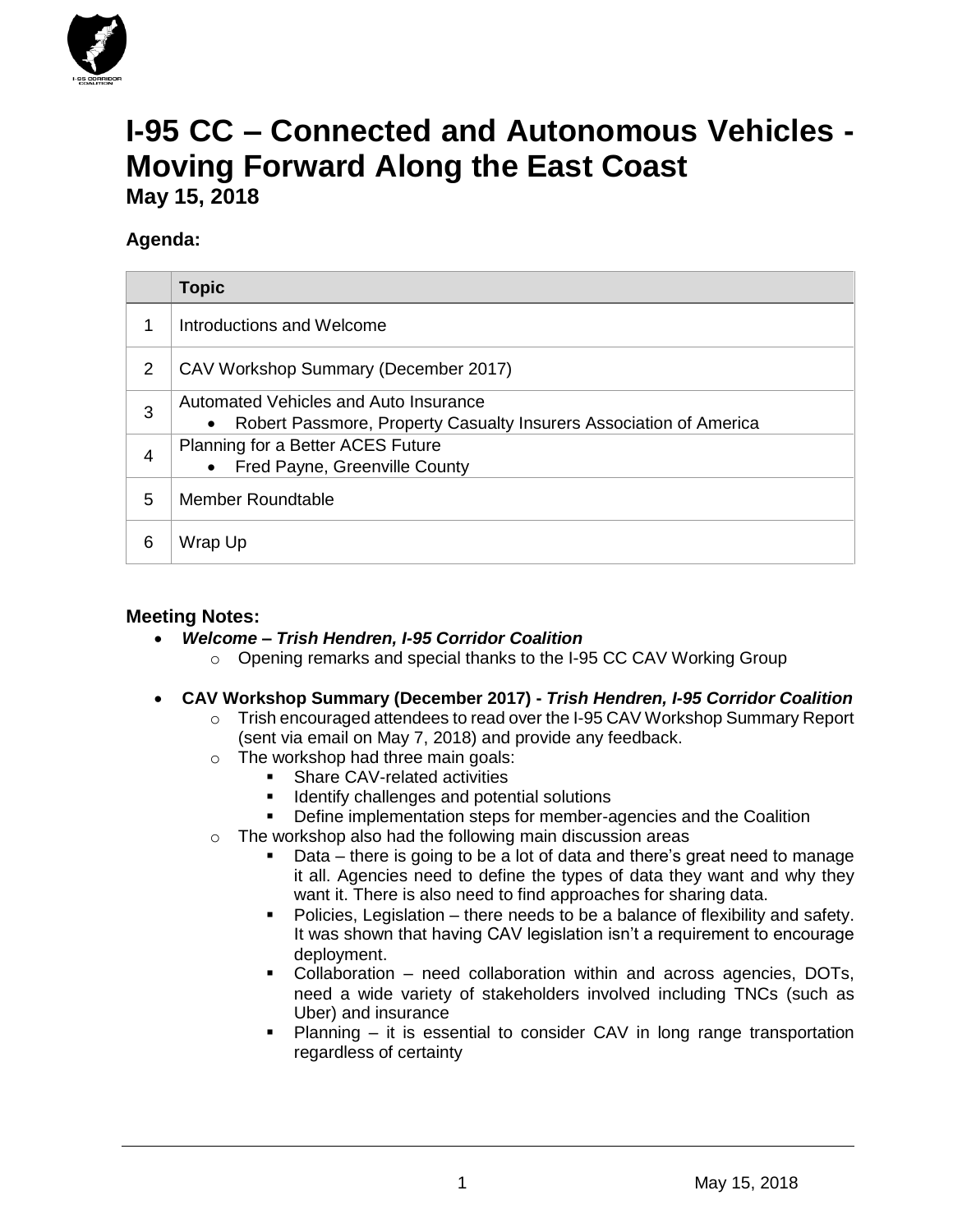

I-95 Corridor Coalition Connected and Autonomous Vehicles – Moving Forward Along the East Coast May 15, 2018

- o Identify barriers and potential solutions for fast pace of tech vs. agencies
	- How do we react? Share actions not just a provide a repository
	- Start small, build recommendations
- o Define implementation steps
	- Identify a leader, create a strategic vision focused on "why", safety, congestion relief, emergency response, econ development
	- Start a multidisciplinary stakeholder group with members inside the agency
	- Start small with testing or a pilot project.
- $\circ$  The final CAV Workshop Report will be posted to the I-95 CC website and at that time members are encouraged to share it with others.
- *Automated Vehicles and Auto Insurance - Robert Passmore, Property Casualty Insurers Association of America*
	- o The insurance industry is looking forward to significant disruption. They are confident that insurance won't disappear entirely but there will be challenges to adapt with CAVs.
	- $\circ$  There is some thought that AVs mean fewer insurance claims. This is certainly one possibility, but the likely increase in VMT means that's unclear.
	- $\circ$  Liability determination is going to be more complex and repair costs are going to increase dramatically due to complex components.
	- o There are some lingering questions about whether AVs will operate on a MaaS (mobility as a service) model or traditional car ownership.
	- $\circ$  The insurance industry is going to need a new way to figure out rates. There will likely be a shift from driver-based models to tech-based models. There are questions about how these models fit into current systems or if there is data to support the new model creation.
		- There will be a serious need to differentiate between different AV platforms
		- **•** There will be a need to differentiate between technology that was retrofitted vs. manufacturer-integrated into the vehicle
	- There are questions about who should have ownership or access to AV data  $$ from both a user privacy concern and an intellectual property concern.
		- There will likely need to be regulation to make data recording mandatory.
		- **•** Data recording will need to be obtainable in format useful for an insurer or investigator to establish liability.
		- Data recording will likely need to be established so that no consent is needed from the vehicle manufacturer.
	- o We need to not lose focus on today's auto safety challenges in the future as we approach AVs.
	- $\circ$  Current manufacturer severity exposure requirements don't change, but there will be new and direct insurance requirements for manufacturers due to increased involvement post-sale.
	- o Questions:
		- Roger Cohen (PennDOT) asked how the states can move in coordination to promote the presented national standards to get adopted.
			- Robert Passmore elaborated that states will need to figure out what they need and how they'll get it. Some facets will be similar to how agencies and states are doing things today, but there are issues with privacy and IP rights. There's probably a way to balance all of these things – not just for state transportation regulators but others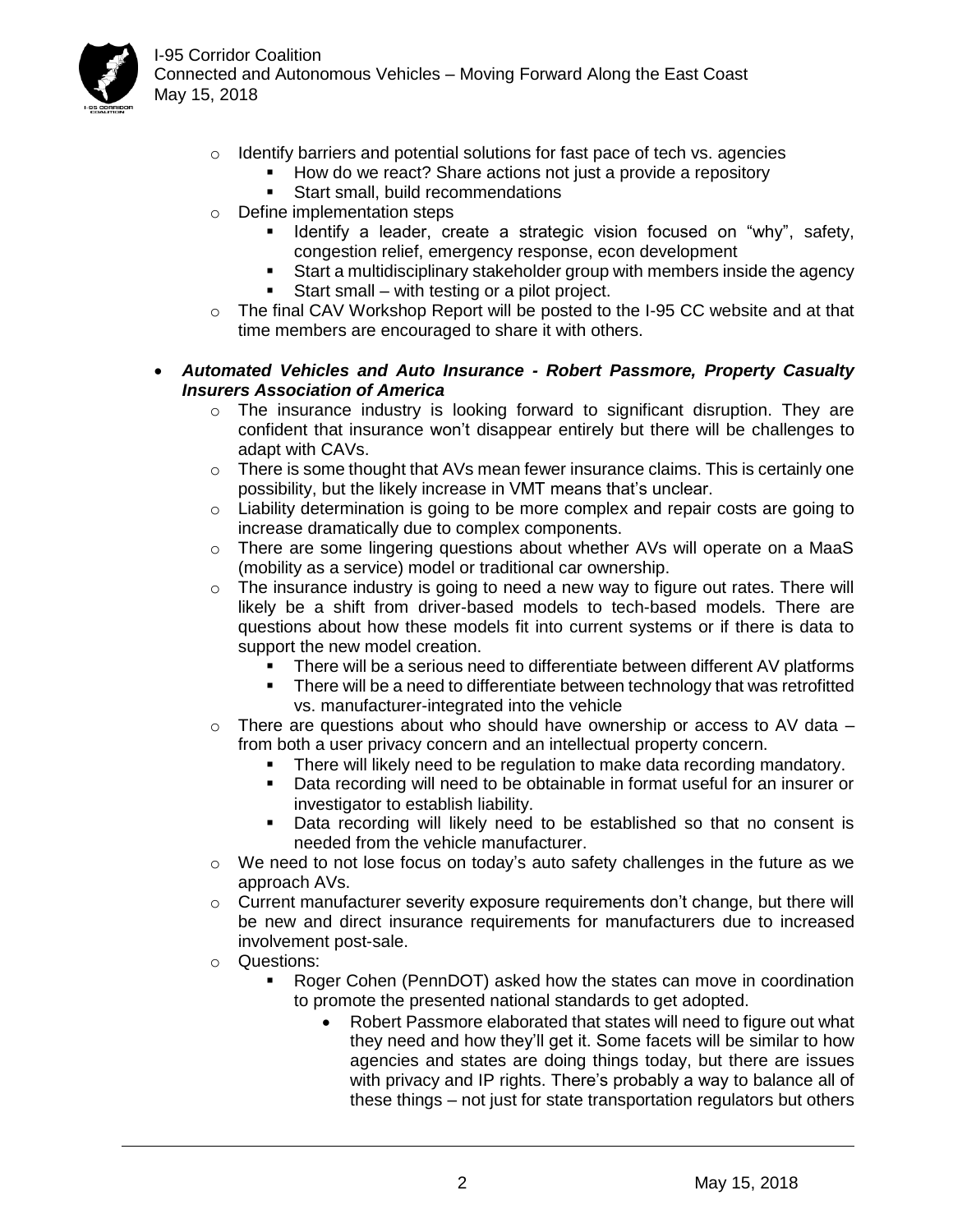

at the table. How are similar things done today and how can we use existing processes? Can we use existing regulatory framework and adapt them to the new technology?

- Trish Hendren suggested we push forward with national standards and data pieces we all need.
- Daniel Jacobs (PANYNJ) asked if the insurance industry is looking at a mileage-based model vs fixed cost per time model.
	- Robert Passmore noted that the insurance industry has some capability for that to be an option because vehicles are coming equipped with ways to monitor and report mileage as stock features. The insurance model may depend on if MaaS is the adopted model for transportation or not.
- Tom Maziarz (Connecticut DOT) asked if anyone is exploring legal issues associated with accessing data systems for accident reconstruction.
	- Liability (products vs personal) is currently being explored. Insurance needs to know if they have enough information to be able to tell a system made an error similar to assigning human driver negligence now.
- Mark Crampton (Maryland DOT) asked if Robert could elaborate on this issue from a homeland security aspect.
	- Robert Passmore noted that cybersecurity is the part of the AV issue that could have homeland security impact. Making sure that the vehicles are protected from hacking is very important and needs to be a key component of a balanced data access and sharing strategy.
- Emily Parkany (Vermont AOT) asked if Robert could comment on the Uniform Laws Commission Liability Model.
	- Robert Passmore noted that the ULC AV model is still under development, but insurers have been following the process. While they are pleased that the current version recognizes the need for distinct financial responsibility requirements for the automated driving system manufacturer, the latest drafts propose new insurance requirements that could raise some concerns among insurers and the manufacturers. PCI has been participating in the development of the ULC model as an observer of the drafting committee and will continue to do so as the process plays out.
- *Planning for a better Automated Connected Electric Shared (ACES) Mobility Future - Fred Payne, Greenville County Council*
	- $\circ$  State DOTs want CAVs for safety and will welcome successful CAV projects with open arms.
	- $\circ$  State DOTs should lead, follow, or get out of the way when planning to support CAV projects. Keep in mind that private money coming in is the answer. State DOTs can also monetize access to data to collect funding for mobility projects.
	- $\circ$  Private industry doesn't want to work on regulation with 50 different states and 500 different cities – they want a central route like USDOT/NHTSA.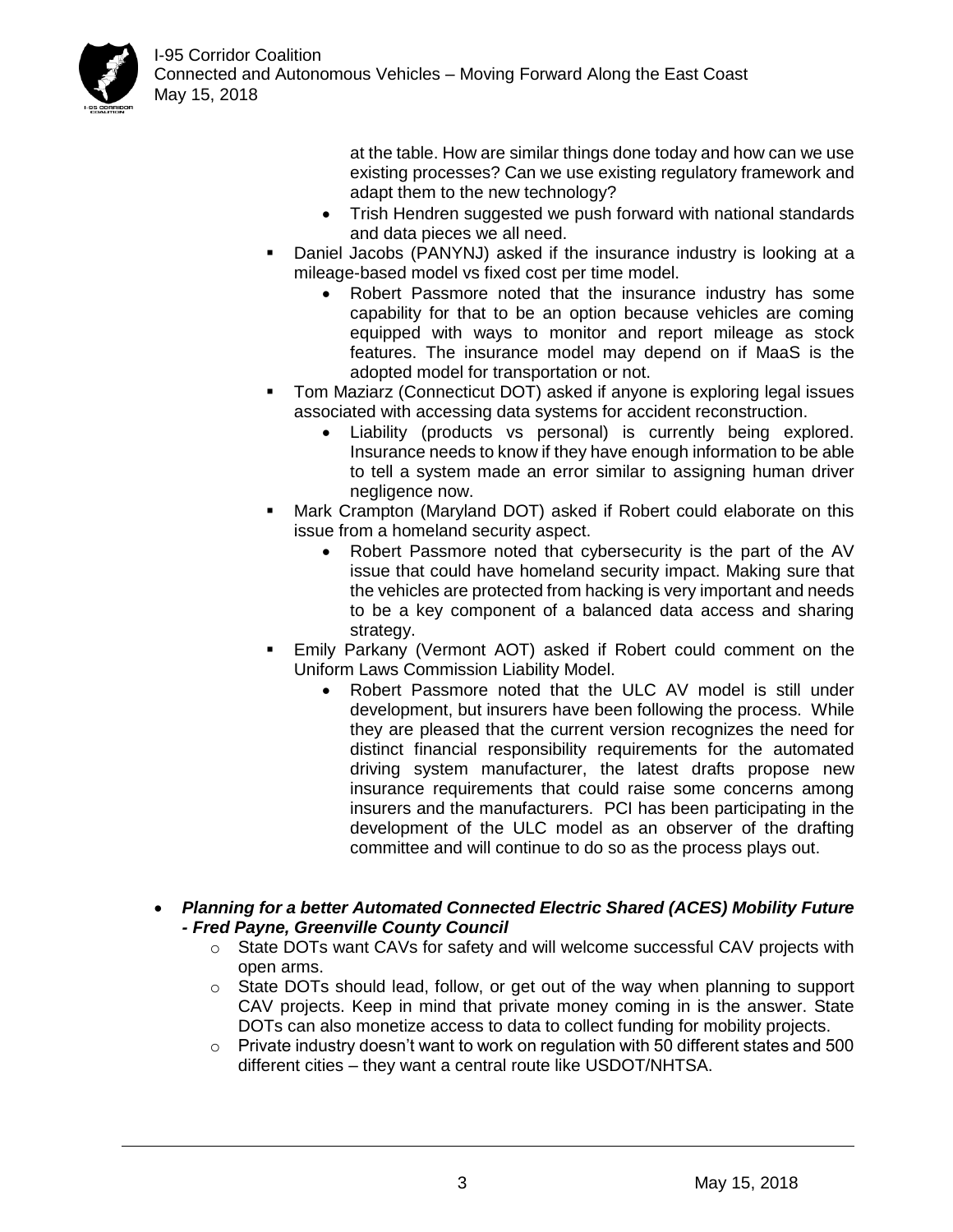

- $\circ$  Greenville is sponsoring innovation through the Carolina Alliance 4 Innovation: a consortium of public and private partners to collaborate for mass mobility solutions. These include county and city entities, the upstate alliance, FHWA, robotic research, grants, and academia.
- $\circ$  Greenville wants to promote smart greenvillages. Years ago, Greenville had mill villages and people loved the community sense. Greenvillages are walkable, green, livable, and connected.
- $\circ$  Greenville is an excellent representative city because it is a mid-sized metropolitan area – a microcosm of challenges/problems in other areas. They are proactively seeking innovative transportation networks. Currently they've deployed A-taxi shuttles and are exploring GreenPods.
- $\circ$  Greenville A-taxis are a first and last mile solution. Greenville partnered with Robotic Research, LLC. on this effort.
- o In areas where the A-taxis are operating, Greenville put up a sign that says 'selfdriving vehicle area'. This is not a warning, but people do need to be aware.
- $\circ$  The overall planning vision is to make a multimodal corridor for bike, pedestrian, A-taxi, bus, and park and ride. They will be adding hubs about a mile apart which will serve as greenvillages.
- $\circ$  This planning vision will help accessibility and economic development for poorer communities in the area.
- o Public-private-partnership (P3) is crucial. Private industry wants municipalities to provide easier access to right-of-way and permitting. Private investors can design, finance, build, and operate while public MCIP funds repay infrastructure. This means property tax increases, but it will benefit the public a lot.
- o Questions:
	- Roger Cohen (PennDOT) asked if Greenville came across issues of procurement.
		- Fred Payne explained that procurement is a major issue. Municipalities have to abide by county procurement laws. The advice is to try to accelerate wherever possible because otherwise it's a huge challenge for innovation. Fred wishes it would be possible to accept unsolicited proposals.

#### • *Agency Round-Table Discussion – Various Speakers*

#### o *MassDOT - Daniel Sullivan*

- Took lead on unsolicited proposal policy similar to LA
- **■** Massachusetts is testing CAVs under guidance of an executive order passed by the governor.
- **MassDOT created an in-house CAV working group to examine issues.** Public meetings from working groups are well-attended. The working group will be submitting report that outlines best practices.
- Two CAV startups are testing out of MIT nuTonomy and Optimus Ride. Each company has over 1000 mi on the streets of Boston.
- One thing that people are doing differently now is maintaining a close collaboration with municipalities where testing occurs. This helps because those municipalities get feedback from private industry about their infrastructure (roadway design, traffic light style, etc.)
- MassDOT is trying to develop an effective crash protocol how do we learn from crashes best?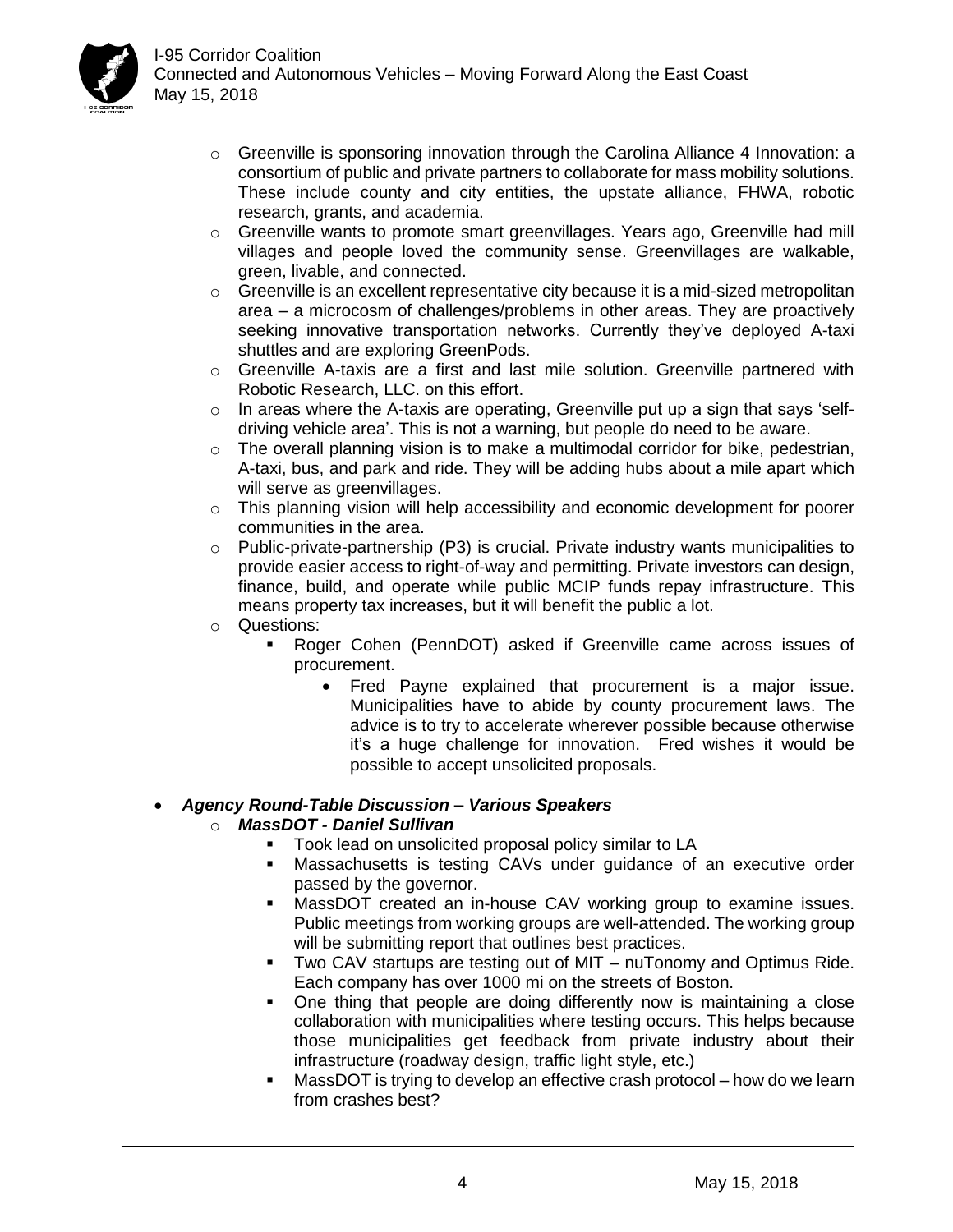

- o *Connecticut DOT/University of Connecticut - Pete Calcaterra, Tom Maziarz, Eric Jackson*
	- CT has produced autonomous vehicle laws. They define terms, establish pilot programs, and create state legislative task force to study.
	- CTDOT thanked MassDOT for providing some framework and consistency for the basis of their pilot program.
	- The pilot project was very well defined. There was an application process, testing requirements (in law and framework document). Testing occurred in mixed-traffic on public roads within certain municipal borders and were prohibited from traveling on limited-access freeways. Test vehicles were mostly SAE level 4 and 5. Testing required that the operator be a license human driver seated in the driver's seat. CTDOT is amenable to working with manufacturers of vehicles that don't have a traditional driver. The vehicles needed to be registered and insured. The pilot required reporting (recording by VIN/make/model). The pilot followed guidelines by AAMVA and will follow NHTSA and FMVSS as guidance is released.
	- CTDOT encourages pilots and portfolios of multiple pilots.
	- CTDOT may consider applying for a federal ITS grant for CAV funding and are working with UConn for support. They also want to collaborate with other support like the CAV pooled fund study, I-95CC, and the New England CAV cross-border research project.
	- UConn is interested in being part of pilots, sharing lessons learned, building a simulator, partnering with CTDOT and industry partners.
	- CTDOT urged participants to attend the 2018 Northeast Autonomous and Connected Vehicles Summit – <https://ctsrc.uconn.edu/home/nacv2018/>
- o *New Hampshire DOT, Susan Klasen*
	- Susan was unable to present her slides but they are available in the slide deck for viewing.
- o *Rhode Island DOT, Julia Gold*
	- RIDOT urged participants to prioritize innovation and new techniques. RIDOT created a policy and innovation team for this task.
	- $\blacksquare$  RIDOT underwent the TRIP autonomous vehicle mobility challenge  $-$  a pilot aimed to safely test multi-passenger autonomous vehicles (SAE level 3+) on Providence, RI's streets. The goal is to understand opportunities and challenges that it will provide communities. It will also explore how this technology can benefit/expand public transit. RIDOT is partnering with RIPTA, Quonset, TRIP, and the city of Providence. There is focus on mobility, electrification, workforce growth, and integrating smart city applications.
	- **EXALGET 2.5 RIDOT's Lessons learned: build a vision that serves constituents. Agencies** are not here to just build AVs for the industry – they focused on benefit for the community.

#### o *Vermont AOT, Emily Parkany*

- Vermont AOT submitted a report titled P*reparing for Automated Vehicles in VT* to the Vermont general assembly.
- Vermont AOT is chairing the technical advisory committee for the New England Consortium CAV cross-border project and specifically looking at how AVs will work in rural environments.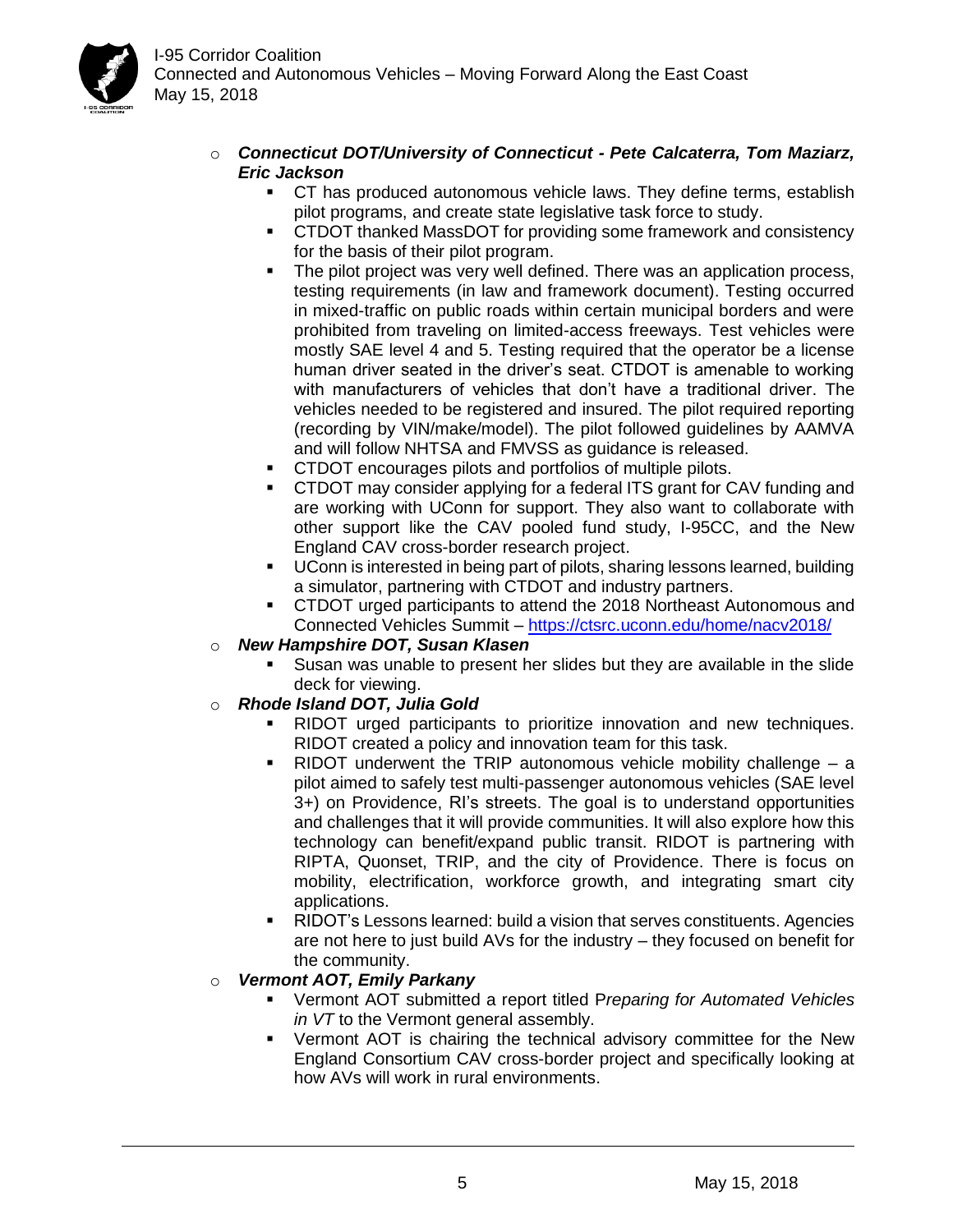

I-95 Corridor Coalition Connected and Autonomous Vehicles – Moving Forward Along the East Coast May 15, 2018

- o *Pennsylvania DOT, Roger Cohen*
	- HAV action plan PennDOT Secretary Richards released this document at the 2018 PA AV Summit in Pittsburgh.
	- **•** PennDOT is focusing on the balance between innovation vs. safety but their priority on safety.
	- **Existing PA code requires a human driver PA is operating on policy** because state legislature did not want to amend vehicle code.
	- AV manufacturers have expectation of voluntary compliance from the state.
	- **•** PennDOT is interested in establishing an independent safety validation mechanism.
	- PAAV Summit focused on the following issues:
		- Safety, infrastructure planning, workforce development
		- Need to establish protocols for testing safely
		- Need more emphasis on connectivity
		- PennDOT, PTC, and Penn State announced PennSTART a new testing and training facility**.** It will contain an infield with configurable alignment along with a straightaway, toll gantries, and other elements.

#### o *Maryland DOT, Kevin Reigrut*

- MDOT established the connected vehicle working group, consisting of higher education, individuals with disability, private sector, and other stakeholders.
- MDOT stressed the need for multiple stakeholder inputs networking and communications are important, especially with the public. MDOT launched a public education campaign as well.
- MDOT is undergoing a DSRC pilot, exploring freight platooning, and are active in national state and local projects.

#### o *Virginia DOT, Cathy McGhee*

- VDOT continues to work with DSRC installations at their test corridor in Northern VA. These DRC installations have been upgraded and are utilizing SPaT and MAP. VDOT is working with private entities who are utilizing this data.
- VDOT is looking for more v2i applications for testing.
- Just a warning the Connected Vehicle PFS, which is led by VDOT, is shutting down and immediately starting back up (administrative change just to get a new number).
- VDOT is expanding the smart roads testing facility at Virginia Tech.
- VDOT is looking to make a rural road test track for the Smart Roads (to explore vertical and horizontal curvature challenges).
- Lessons Learned: don't be afraid to expose your data. People will pick at it but it's not a bad thing.
- o *Commonwealth of Virginia, Office of Intermodal Planning & Investment, Ronique Day*
	- An update on Virginia Automated 20XX has been added within the **slide deck**. Virginia Automated 20XX is a plan for a coordinated and strategic approach to addressing the transition to AV within Virginia.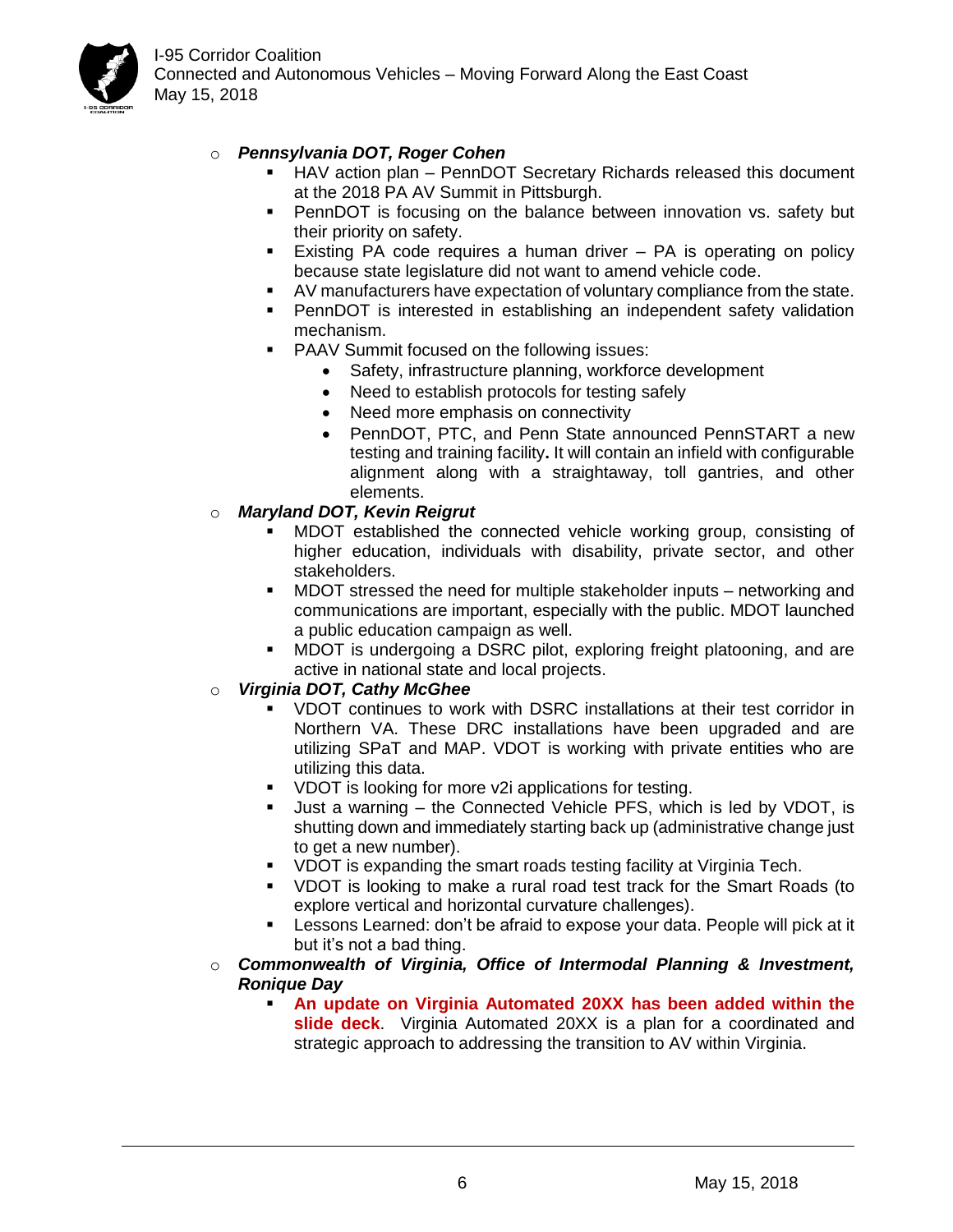

I-95 Corridor Coalition Connected and Autonomous Vehicles – Moving Forward Along the East Coast May 15, 2018

#### o *AMPO, Eileen Singleton*

- AMPO established a CAV working group.
- They are examining how are we look at CAVs in long-range plans when we aren't sure of the technical horizon for these vehicles. They're also looking at challenges/needs/risks like maintaining infrastructure.
- *Closing Remarks & Discussion – Trish Hendren* (I-95 Corridor Coalition)
	- **•** Trish thanked all the presenters and attendees

#### **Presenter Contact Info:**

**CAV Workshop Summary (December 2017)**

Trish Hendren, I-95 Corridor Coalition

[phendren@i95coalition.org](mailto:phendren@i95coalition.org)

**Automated Vehicles and Auto Insurance**

Robert Passmore, Property Casualty Insurers Association of America

[robert.passmore@pciaa.net](mailto:robert.passmore@pciaa.net)

**Planning for a better Automated Connected Electric Shared (ACES) Mobility Future** 

Fred Payne, Greenville County Council

[FPayne@greenvillecounty.org](mailto:FPayne@greenvillecounty.org)